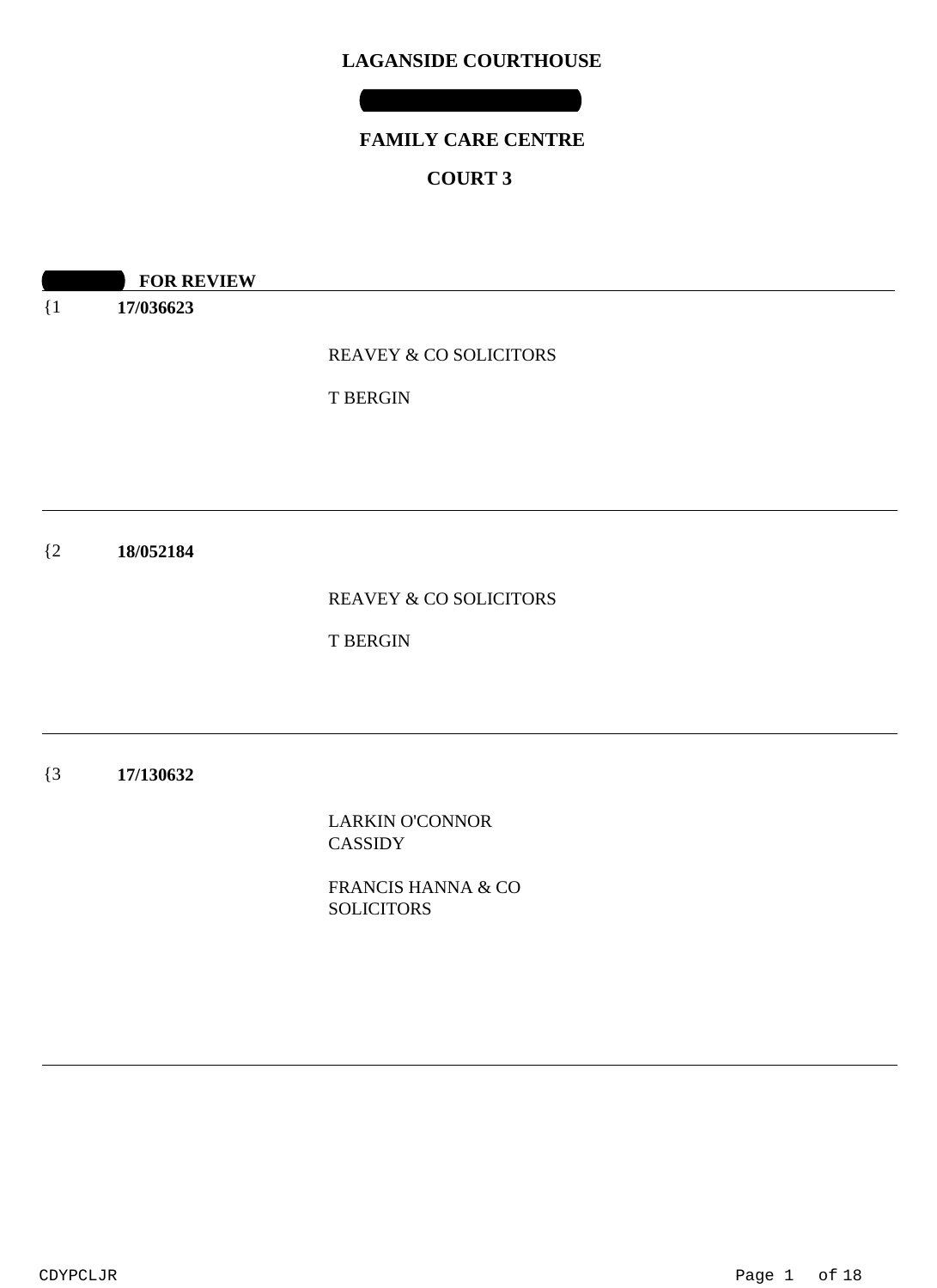FRANCIS HANNA & CO SOLICITORS

LARKIN O'CONNOR **CASSIDY** 

5 **19/040542**

> JOHN ROSS & SON SOLICITORS

JOSEPH F MCCOLLUM & CO **SOLICITORS** 

#### 6 **19/076449**

BUSINESS SERVICES ORGANISATION

MCCRUDDEN & TRAINOR

M D LOUGHREY SOLICITORS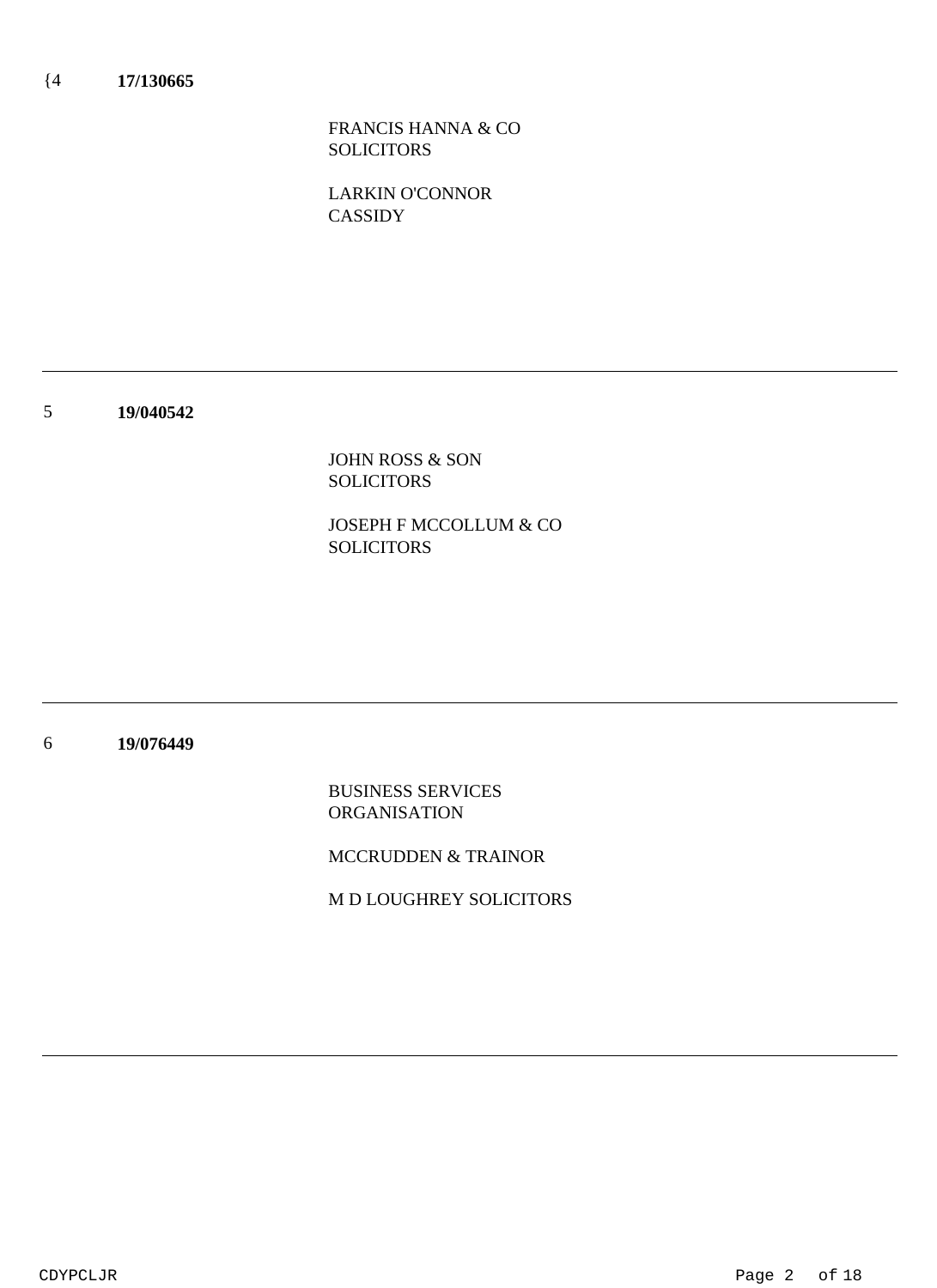MARTIN KING FRENCH & INGRAM SOLICITORS

MCCAY SOLICITORS

### **1ST DIRECTION HEARING**

{8 **19/049731**

> BUSINESS SERVICES ORGANISATION

MCKEOWN & CO SOLICITORS

NORMAN SHANNON & CO SOLICITORS

M D LOUGHREY SOLICITORS

#### {9 **19/049731/01**

BUSINESS SERVICES ORGANISATION

MCKEOWN & CO **SOLICITORS** 

MCCONNELL KELLY & CO **SOLICITORS** 

M D LOUGHREY SOLICITORS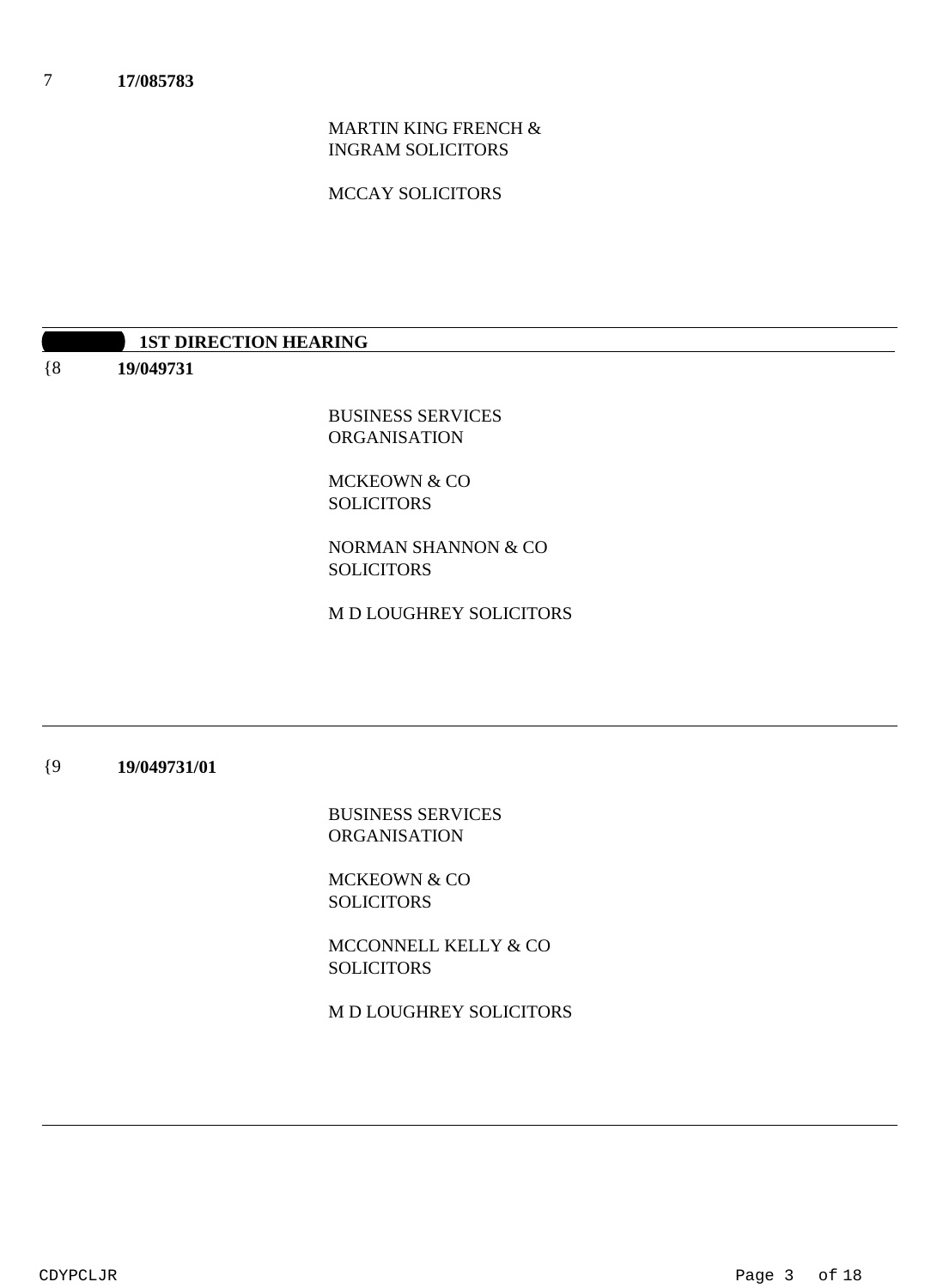MCCANN & MCCANN **SOLICITORS** 

#### {11 **20/032147/01**

BUSINESS SERVICES ORGANISATION

MCCANN & MCCANN SOLICITORS

#### 12 **18/104977**

SARA EDGE SOLICITORS

JAMES BALLENTINE & SON **SOLICITORS**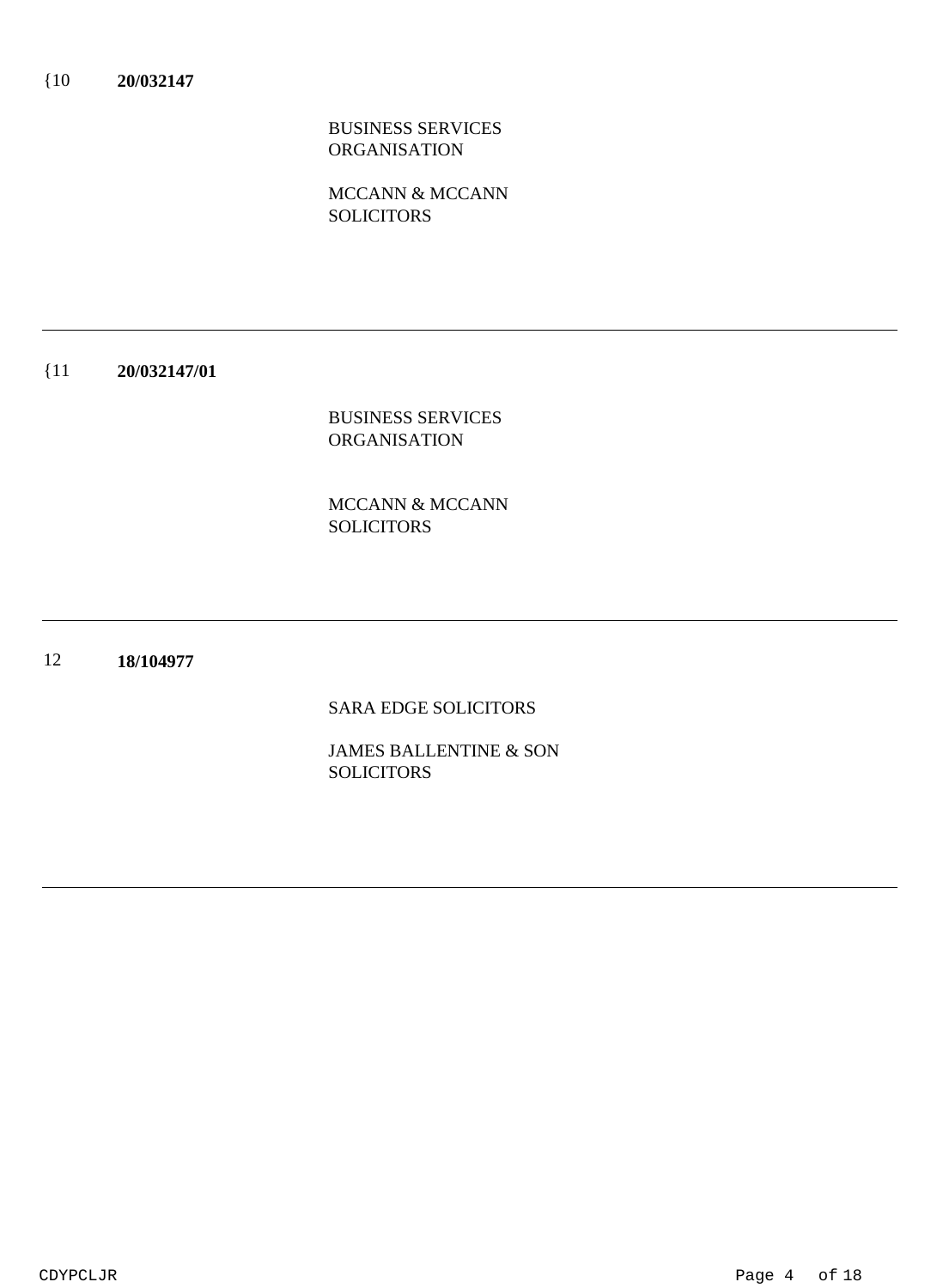## **FAMILY CARE CENTRE**

### **COURT 3**

| <b>FOR REVIEW</b> |
|-------------------|
|-------------------|

**13/002028/08**

1

MCCONNELL KELLY & CO **SOLICITORS** 

JOHN J RICE & CO SOLICITORS

2 **16/077612/02**

> MCCONNELL KELLY & CO SOLICITORS

JOHN J RICE & CO SOLICITORS

JOHN J RICE & CO SOLICITORS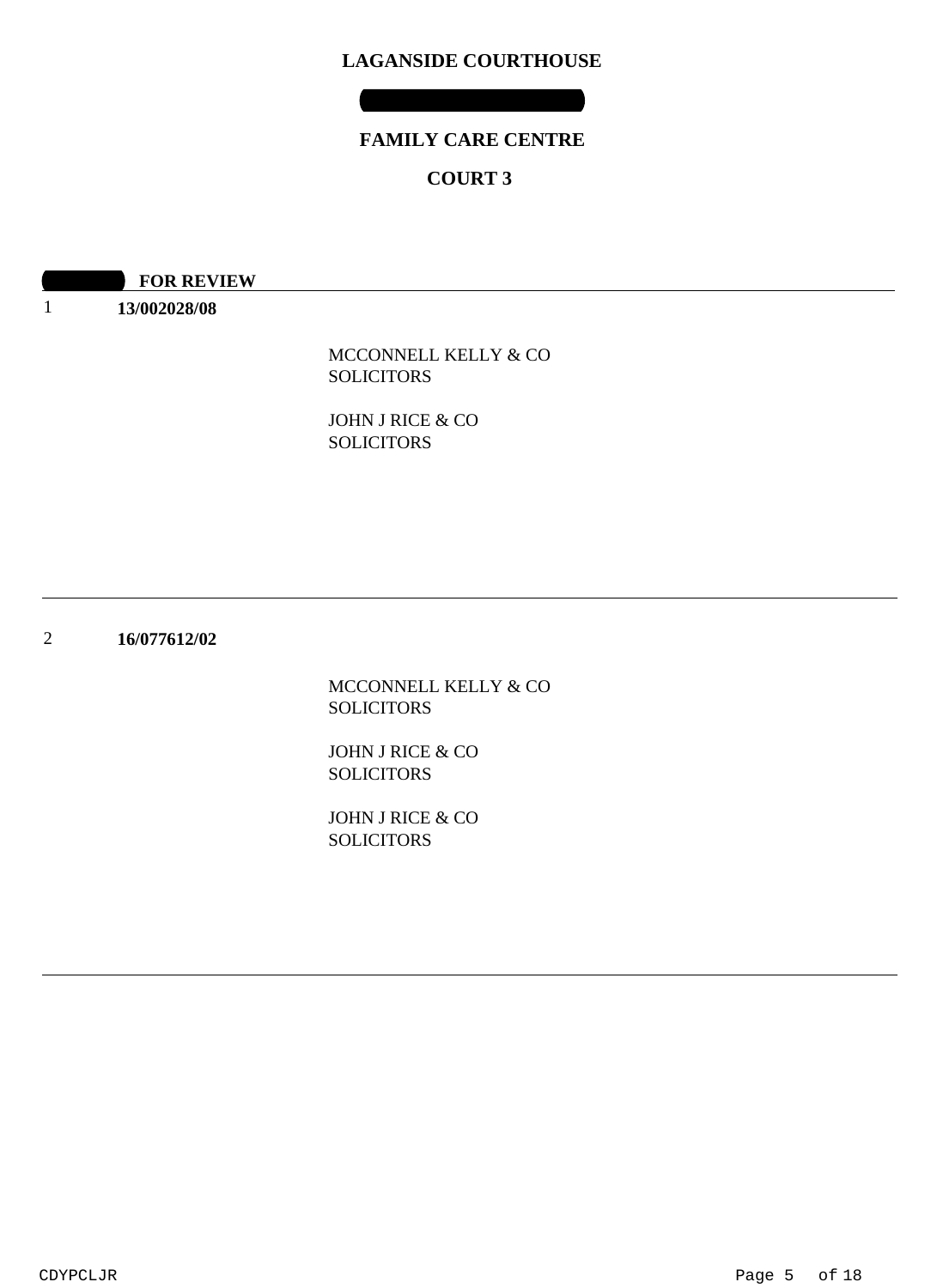### HASTINGS SOLICITORS

PAUL D THOMPSON **SOLICITORS** 

#### 4 **19/031155**

### MCATAMNEY SOLICITORS LIMITED

JAMES BALLENTINE & SON SOLICITORS

5 **19/057237**

> MCATAMNEY SOLICITORS LIMITED

JAMES BALLENTINE & SON **SOLICITORS** 

6 **11/118853/07**

BRENTNALL LEGAL LTD

JOHN BOSTON & CO SOLICITORS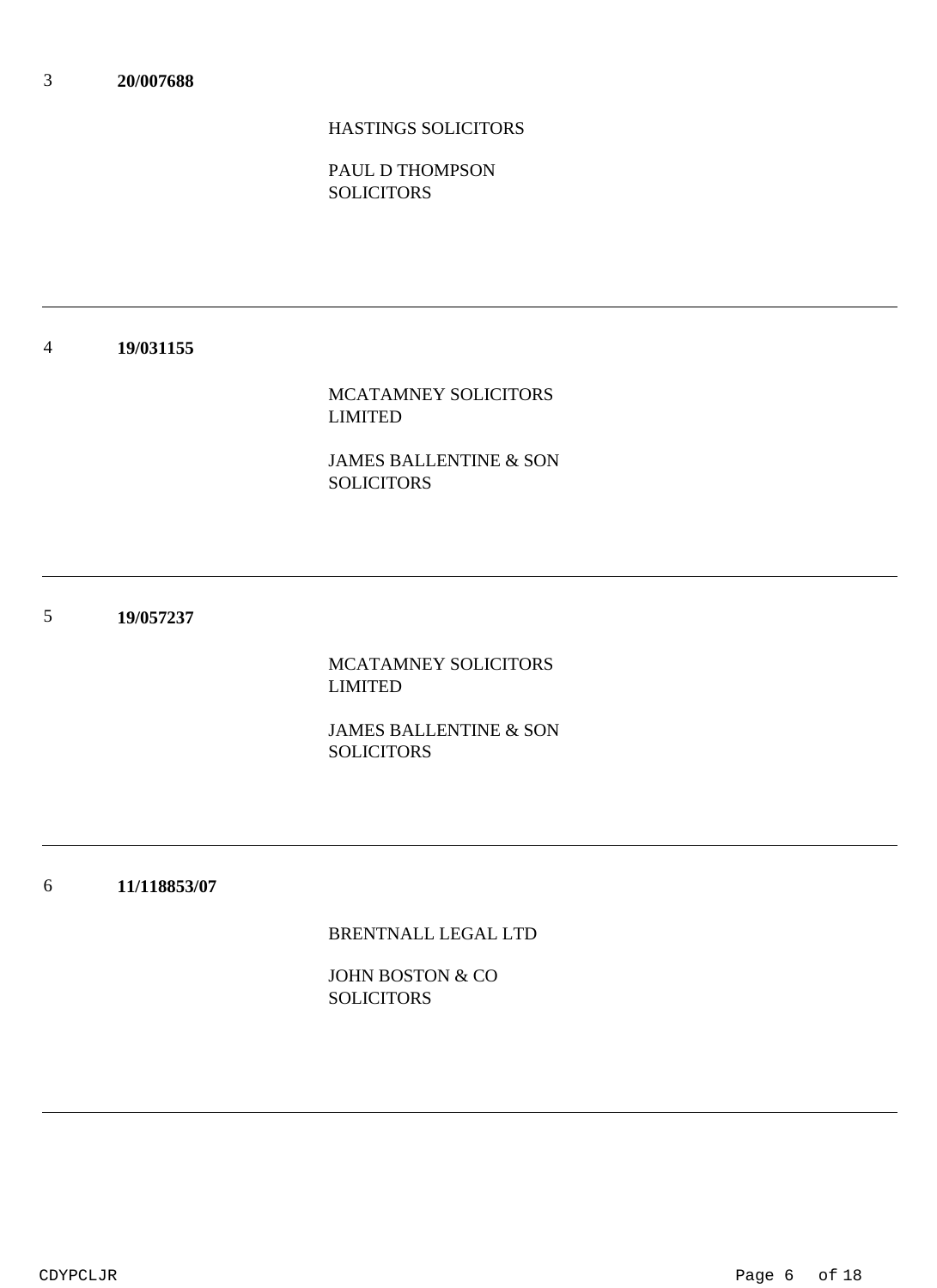REAVEY & CO SOLICITORS

CASEY & CO SOLICITORS GERARD GUCKIAN

#### 8 **18/062245/03**

KEOWN NUGENT SOLICITORS

KEOWN NUGENT SOLICITORS

DONARD KING & CO **SOLICITORS** 

FISHER & FISHER SOLICITORS

BUSINESS SERVICES ORGANISATION

WORTHINGTONS **SOLICITORS**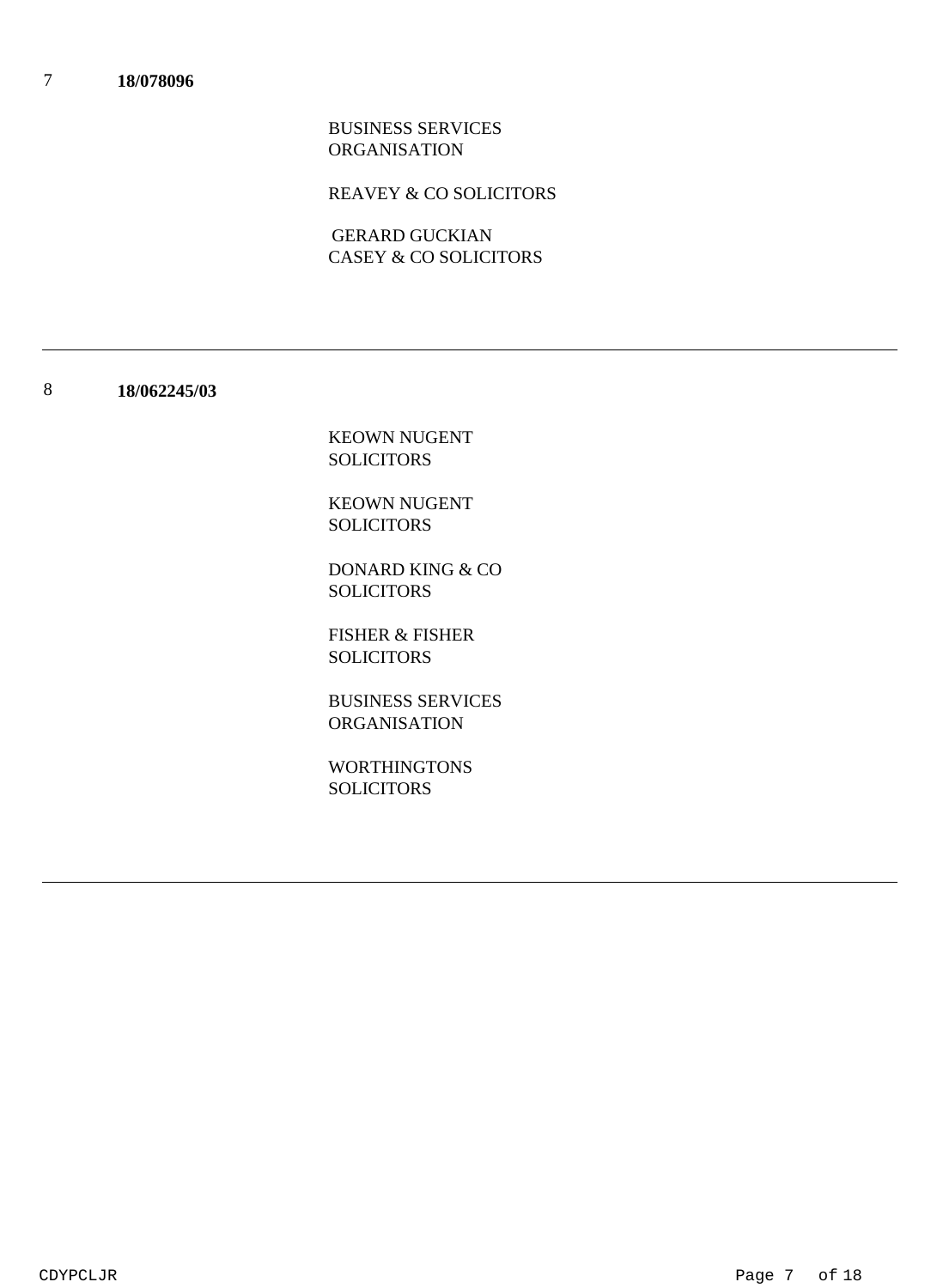KEOWN NUGENT SOLICITORS

KEOWN NUGENT **SOLICITORS** 

DONARD KING & CO **SOLICITORS** 

FISHER & FISHER **SOLICITORS** 

WORTHINGTONS **SOLICITORS** 

#### 10 **18/062245/05**

KEOWN NUGENT SOLICITORS

KEOWN NUGENT SOLICITORS

DONARD KING & CO SOLICITORS

FISHER & FISHER **SOLICITORS** 

WORTHINGTONS SOLICITORS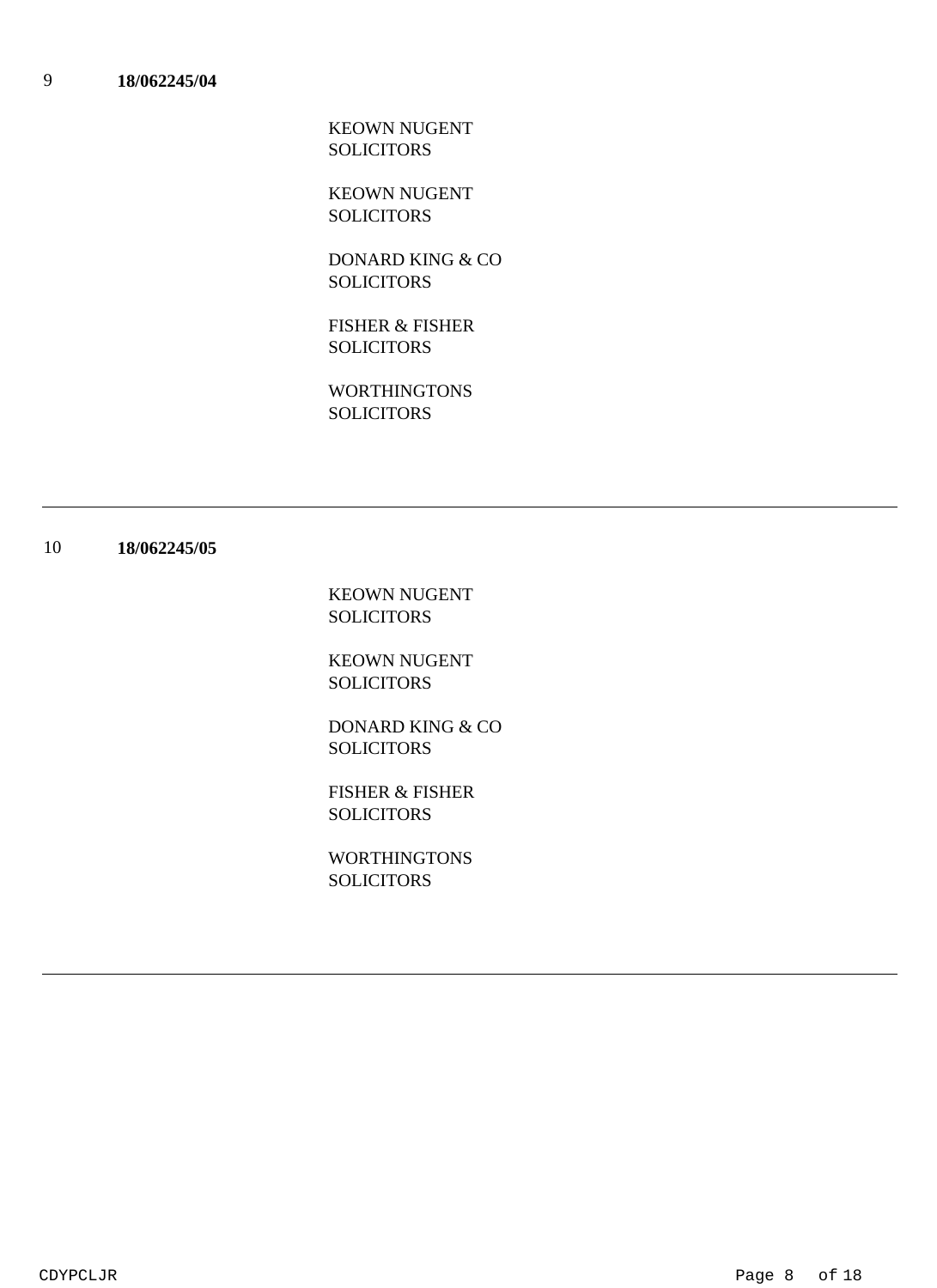FISHER & FISHER **SOLICITORS** 

WORTHINGTONS **SOLICITORS** 

DONARD KING & CO **SOLICITORS** CLARE CURRAN

|        | <b>1ST DIRECTION HEARING</b> |
|--------|------------------------------|
| ${12}$ | 18/102718                    |
|        | BIICHIDGG GEBITAN            |

BUSINESS SERVICES ORGANISATION

MARY HAUGHEY

O'MUIRIGH SOLICITORS

HARTE COYLE COLLINS SOLICITORS

FISHER & FISHER SOLICITORS (INC J C TAYLOR & CO) COLETTE FITZPATRICK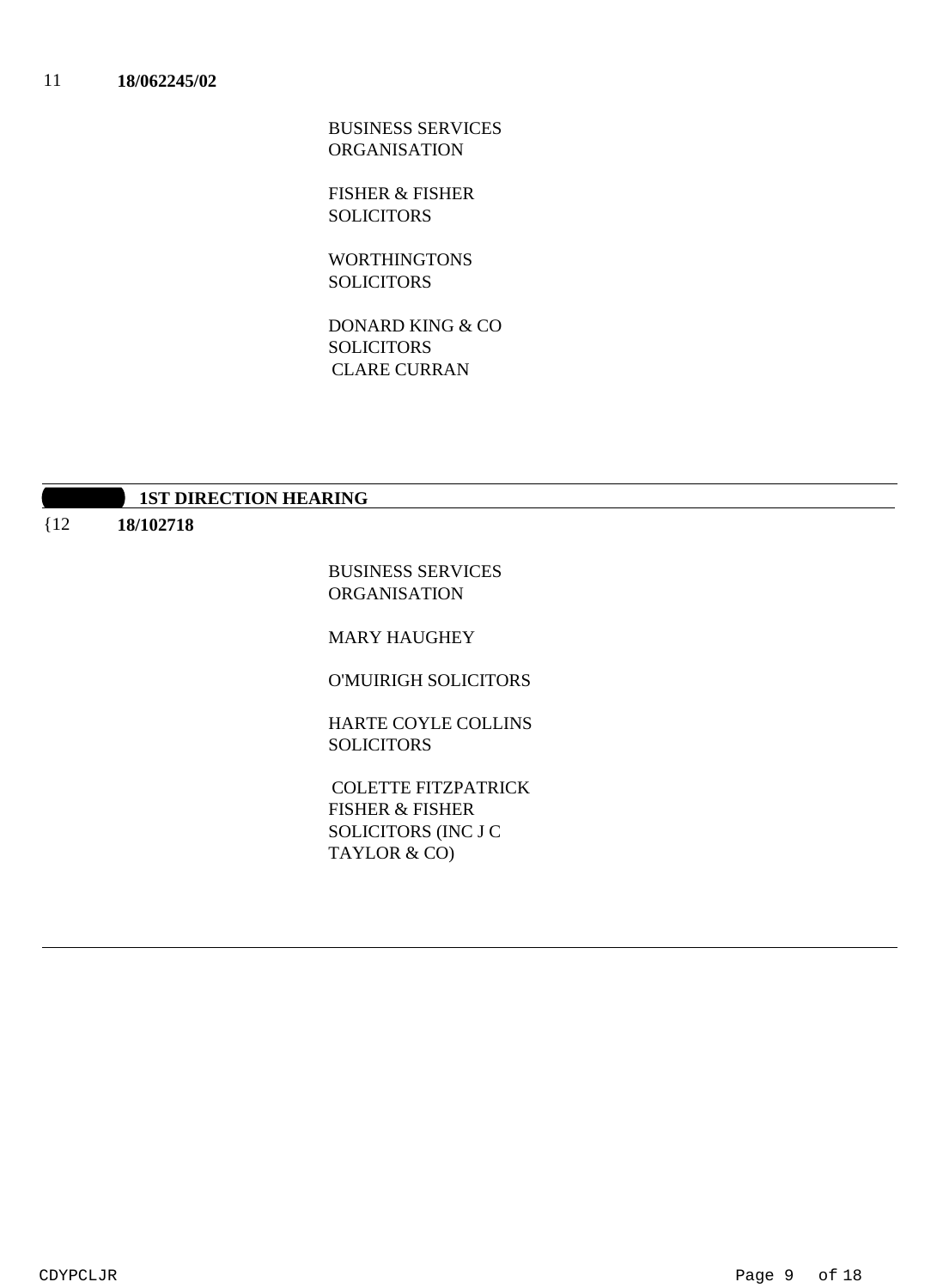MARY HAUGHEY

O'MUIRIGH SOLICITORS

HARTE COYLE COLLINS SOLICITORS

FISHER & FISHER SOLICITORS (INC J C TAYLOR & CO)

FISHER & FISHER SOLICITORS (INC J C TAYLOR & CO) FISHER & FISHER SOLICITORS (INC J C TAYLOR & CO) COLETTE FITZPATRICK

14 **19/084283/A01**

> MCATAMNEY SOLICITORS LIMITED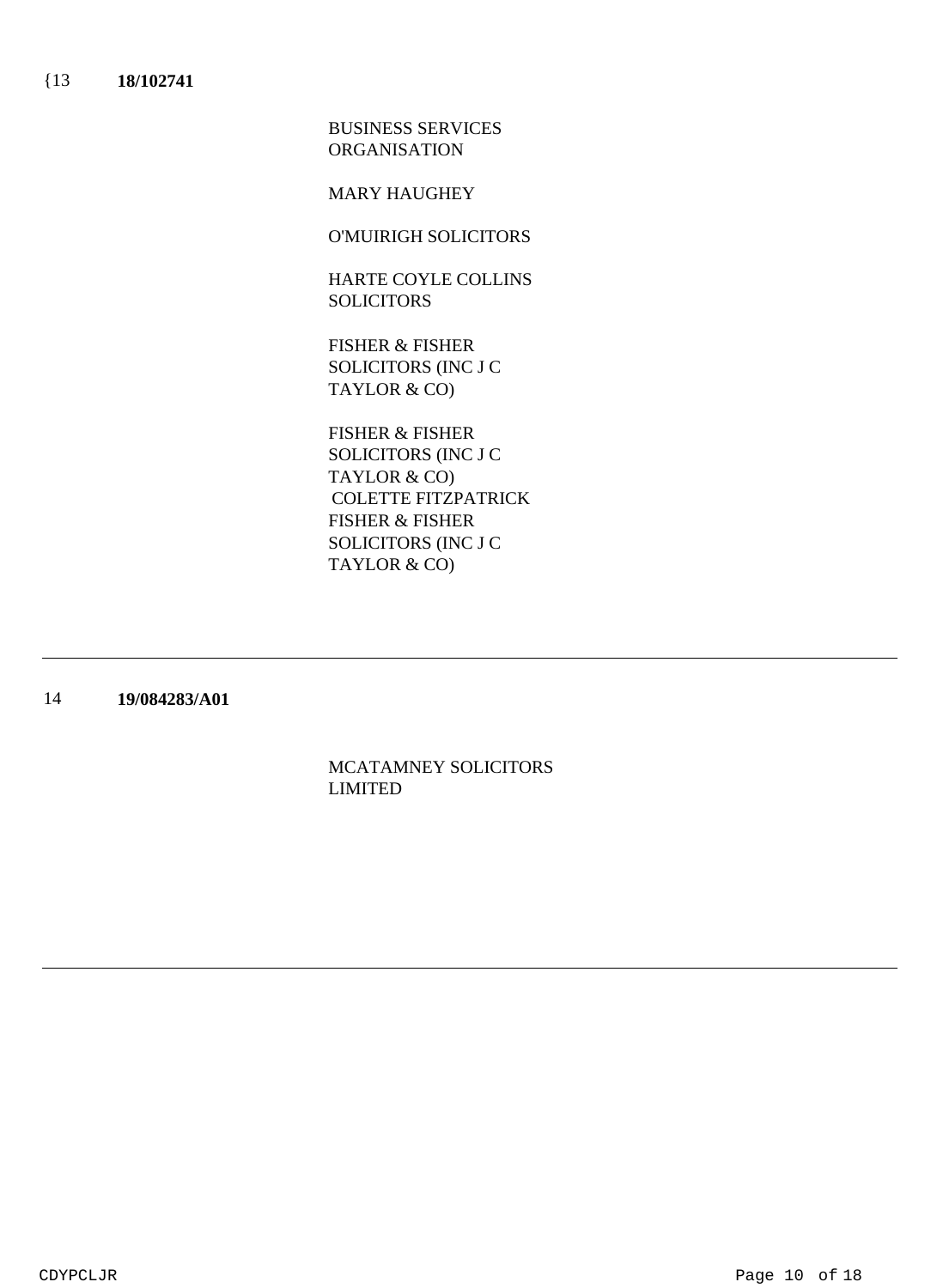MCATAMNEY SOLICITORS LIMITED

JAMES BALLENTINE & SON **SOLICITORS**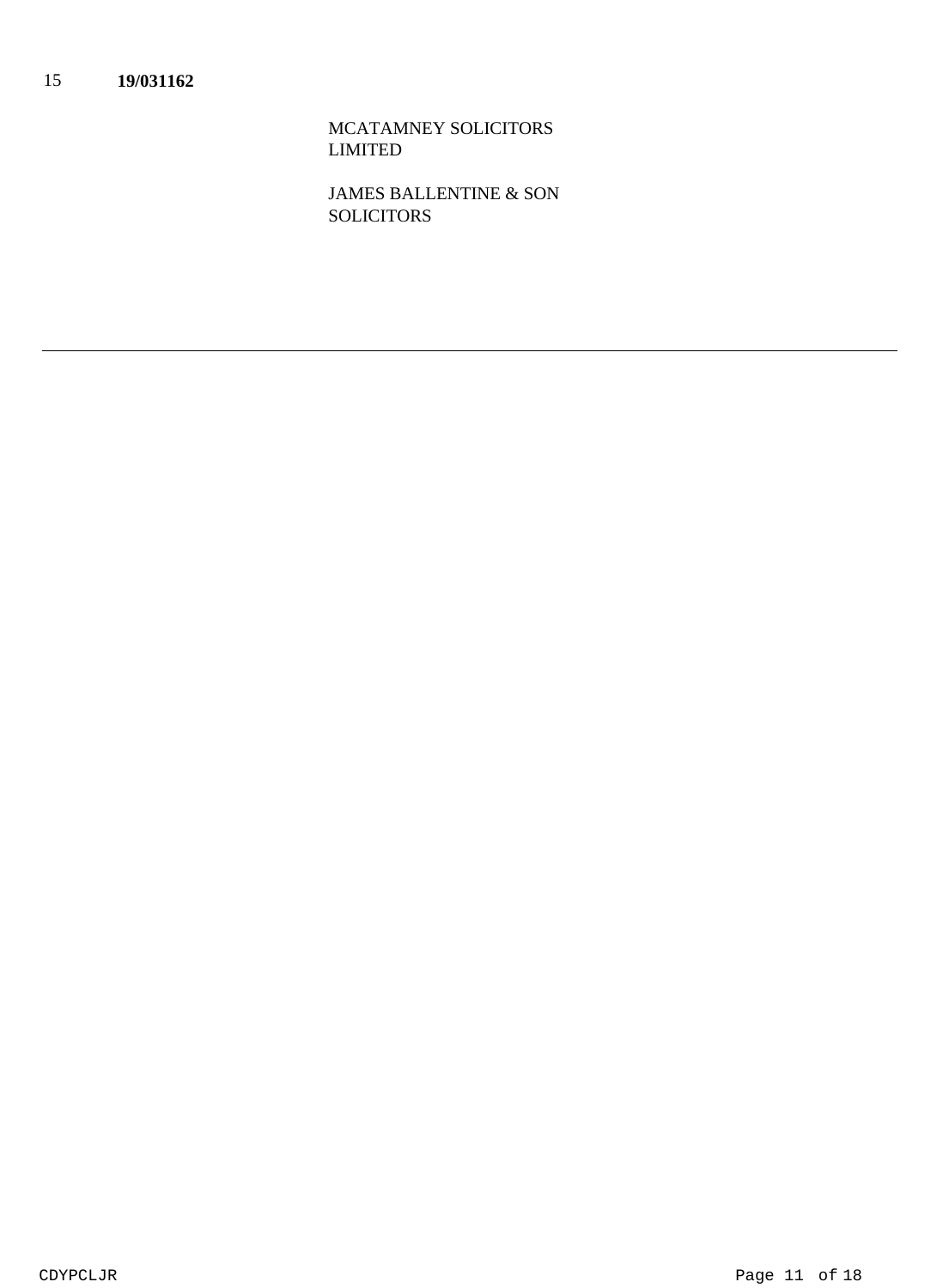### **FAMILY CARE CENTRE**

### **COURT 12**

**10:30 AM HEARING - LIVE LINK** 

**16/118059/01**

A MCKEOWN

BUSINESS SERVICES ORGANISATION

MCCRUDDEN & TRAINOR

NORMAN SHANNON & CO SOLICITORS

BREEN RANKIN LENZI **SOLICITORS**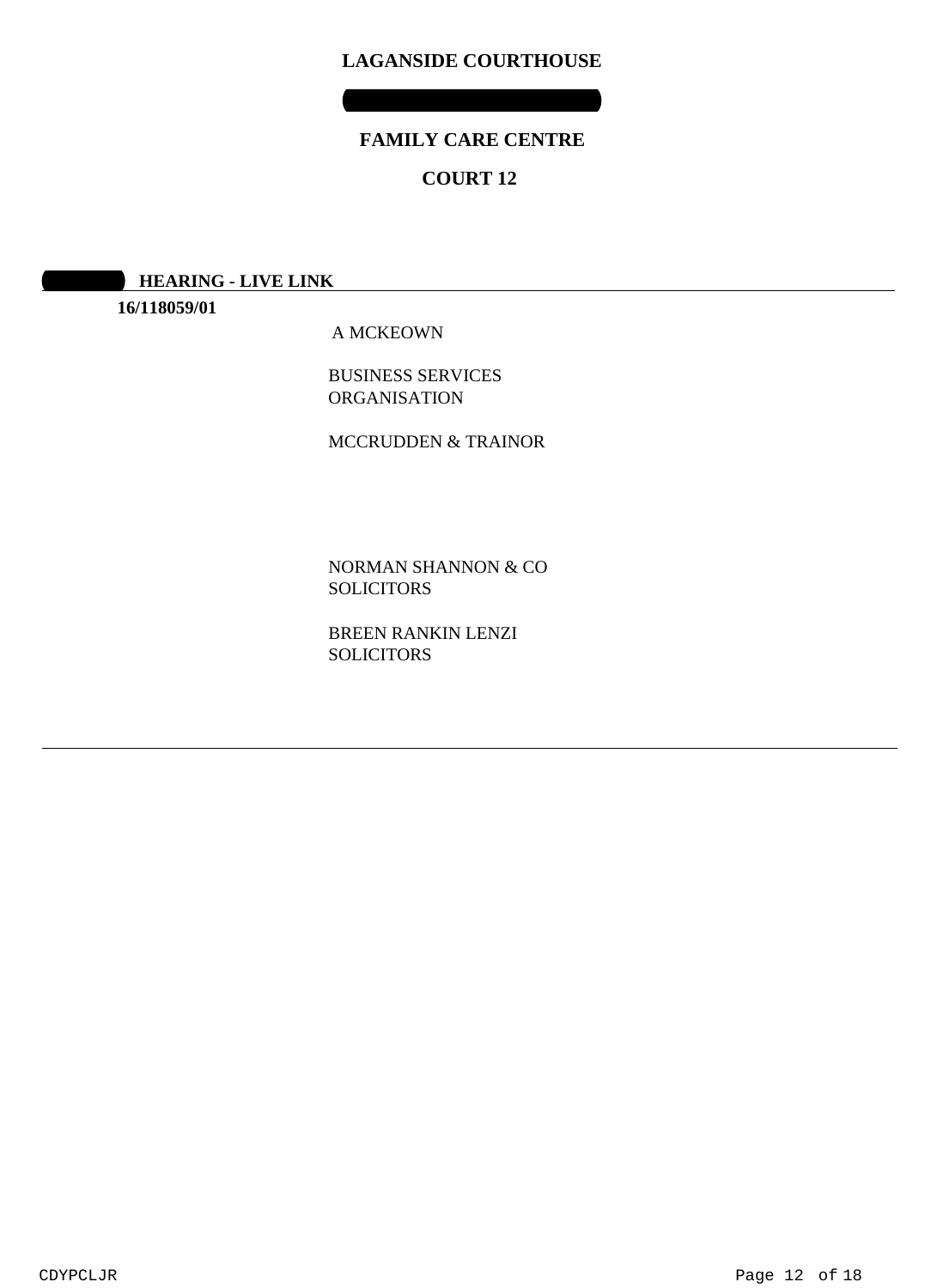# **FAMILY CARE CENTRE COURT 3**

**10:00 REVIEW** 

1 **17/122928/02/A01**

> MCATAMNEY SOLICITORS LIMITED

SARA EDGE SOLICITORS

2 **15/058536/06**

> DONNELLY & WALL SOLICITORS

BRIAN KELLY SOLICITORS

**1ST DIRECTION HEARING**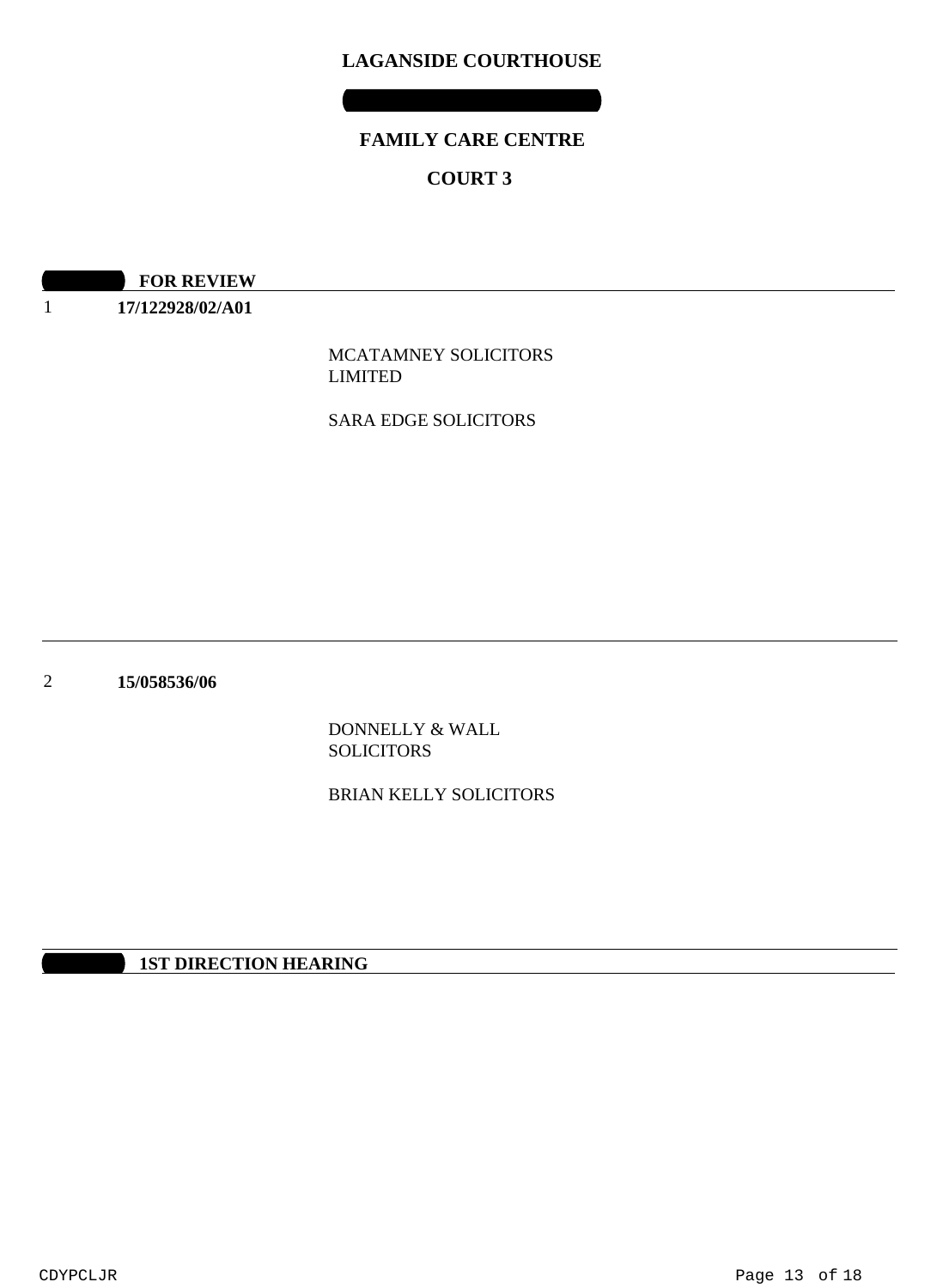MSM SOLICITORS

FLYNN & MCGETTRICK SOLICITORS

BERNARD CAMPBELL & CO **SOLICITORS** 

#### 4 **19/048134**

JAMES BALLENTINE & SON SOLICITORS

REID BLACK & CO SOLICITORS

5 **19/077624**

> JAMES BALLENTINE & SON **SOLICITORS**

REID BLACK & CO SOLICITORS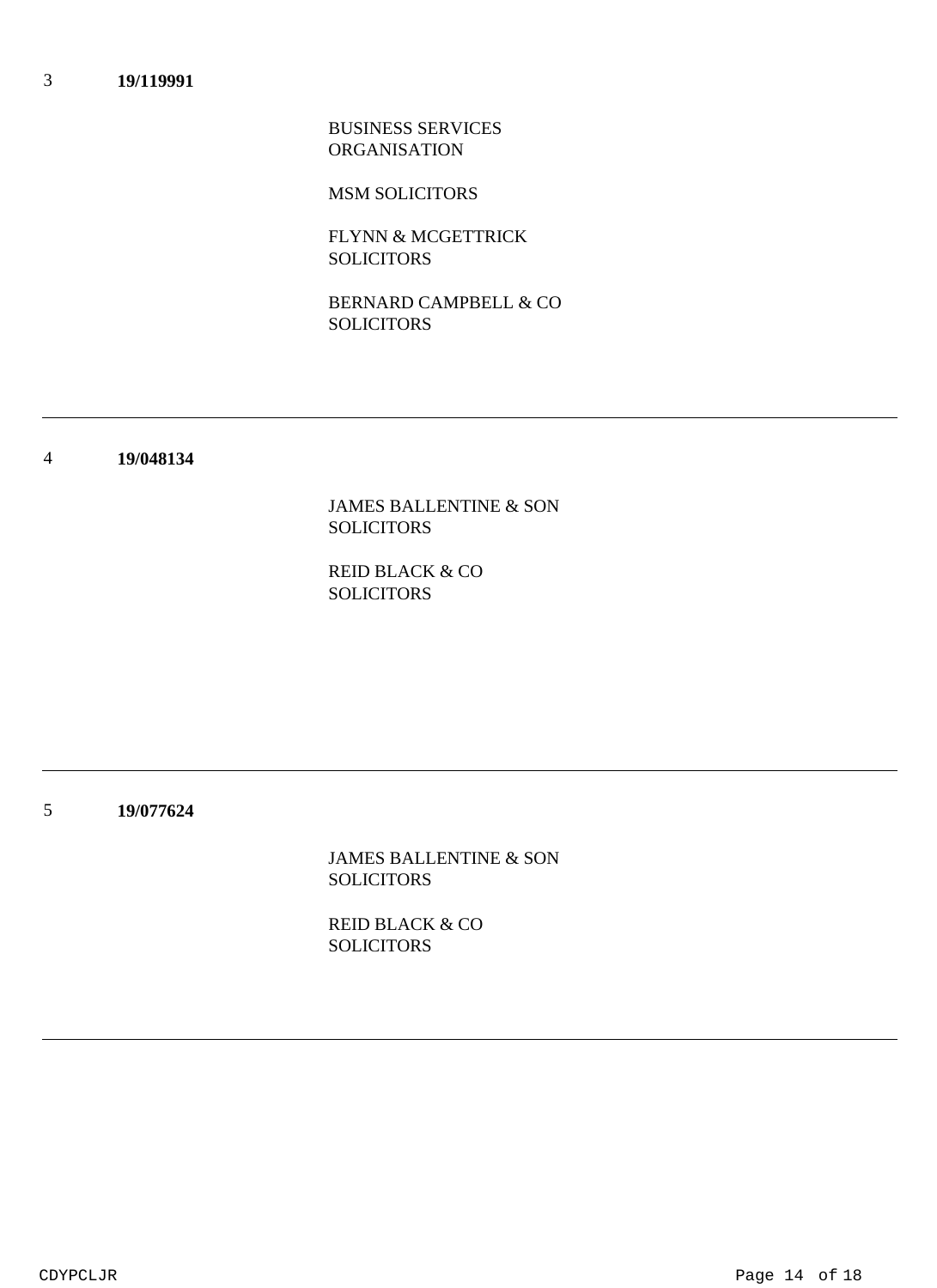JOHN J MCNALLY & CO **SOLICITORS** 

PAUL D THOMPSON **SOLICITORS** 

MACAULAY WRAY SOLICITORS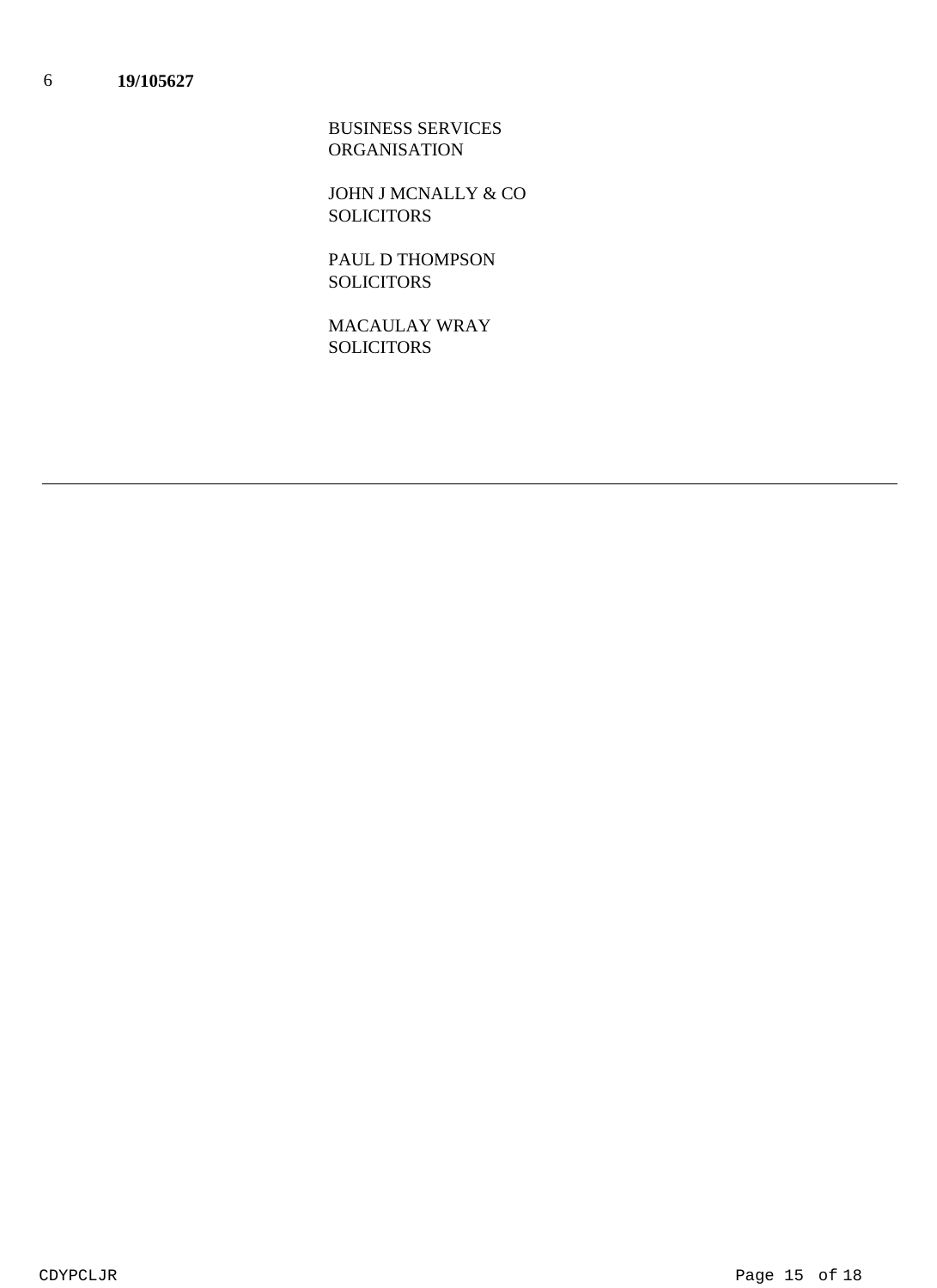### **FAMILY CARE CENTRE**

### **COURT 12**

| <b>HEARING - LIVE LINK</b> |
|----------------------------|
|                            |

1 **16/118059/01**

A MCKEOWN

BUSINESS SERVICES ORGANISATION

MCCRUDDEN & TRAINOR

NORMAN SHANNON & CO SOLICITORS

BREEN RANKIN LENZI **SOLICITORS**